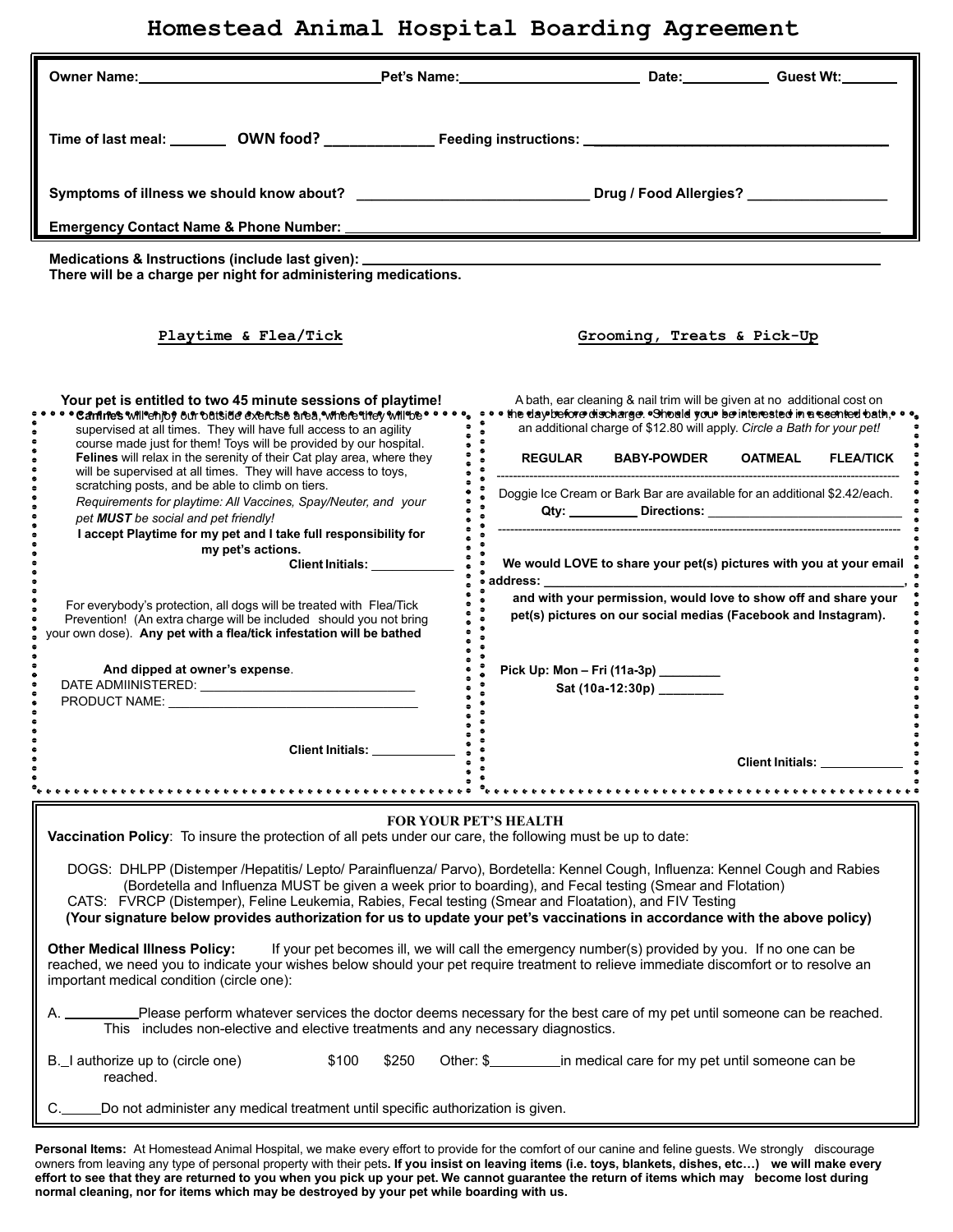A deposit of 50% off all fees for boarding & veterinary services must be paid at the time of drop off, and the remaining 50% of the fees must be **paid at time of pick-up/discharge**. Your signature below indicates that you have read and understand this agreement, in its entirety, and you are willing to be bound by these rules, regulations and financial responsibilities.

| Owner | HAH Employee |  |
|-------|--------------|--|

## **IMPORTANT DEA INFORMATION:**

**Effective immediately, we will no longer be able to take in or receive any pre-prescribed controlled substance medications while your pet(s) is boarding. Even if medication was prescribed from our hospital. If your pet(s) are currently on any controlled medications, we will need to do a new prescription for the exact amount of those controlled medications from our in-house pharmacy and we would then be able to dispense and administer them to your pet(s) while boarding; in this case, charges would be added to your estimate.**

## **MULTIPLE PET QUESTIONAIRE**

• May we board all family members in the same suite? **YES NO**

**If not, please be advised that in the case of an emergency (hurricane, ect) to make room for the safety of the animals, we will be boarding all family members together.**

- Will they share their meal time together? **YES NO**
- Do they play well together? **YES NO**

## **PET INFORMATION**

- Does your pet(s) chew on bedding or/and toys? **YES NO**
- Should your pet not eat after 24 hours, may we offer an alternative food? (This may include yogurt, rice, deli meats & canned food *charges may apply*) **YES NO**

**PLEASE NOTE IF PET(S) DO NOT EAT AFTER 24 HOUR OUR VETERINARIAN WILL EXAMINE AND DO POSSIBLE DIAGNOSTIC TESTING (Blood Glucose, Labwork, Fecals, Xrays, ect) at an additional charge.**

Clients Signature

X

X

Clients Signature

• **In case of extreme weather conditions**, **or fireworks**, does your pet(s) require a light sedative for stress?

**PES** NO

If YES, please note name of pet(s) and which medication you prefer we use (circle Benadryl or Acepromazine) *charges will apply*.

**Pet 1: \_\_\_\_\_\_\_\_\_\_\_\_\_\_\_\_\_\_\_\_\_\_\_ uses \_\_Benadryl\_\_or\_\_Acepromazine\_\_\_ for stress.**

**Pet 2: \_\_\_\_\_\_\_\_\_\_\_\_\_\_\_\_\_\_\_\_\_\_\_ uses \_\_Benadryl\_\_or\_\_Acepromazine\_\_\_ for stress.**

**Pet 3: \_\_\_\_\_\_\_\_\_\_\_\_\_\_\_\_\_\_\_\_\_\_\_ uses \_\_Benadryl\_\_or\_\_Acepromazine\_\_\_ for stress.**